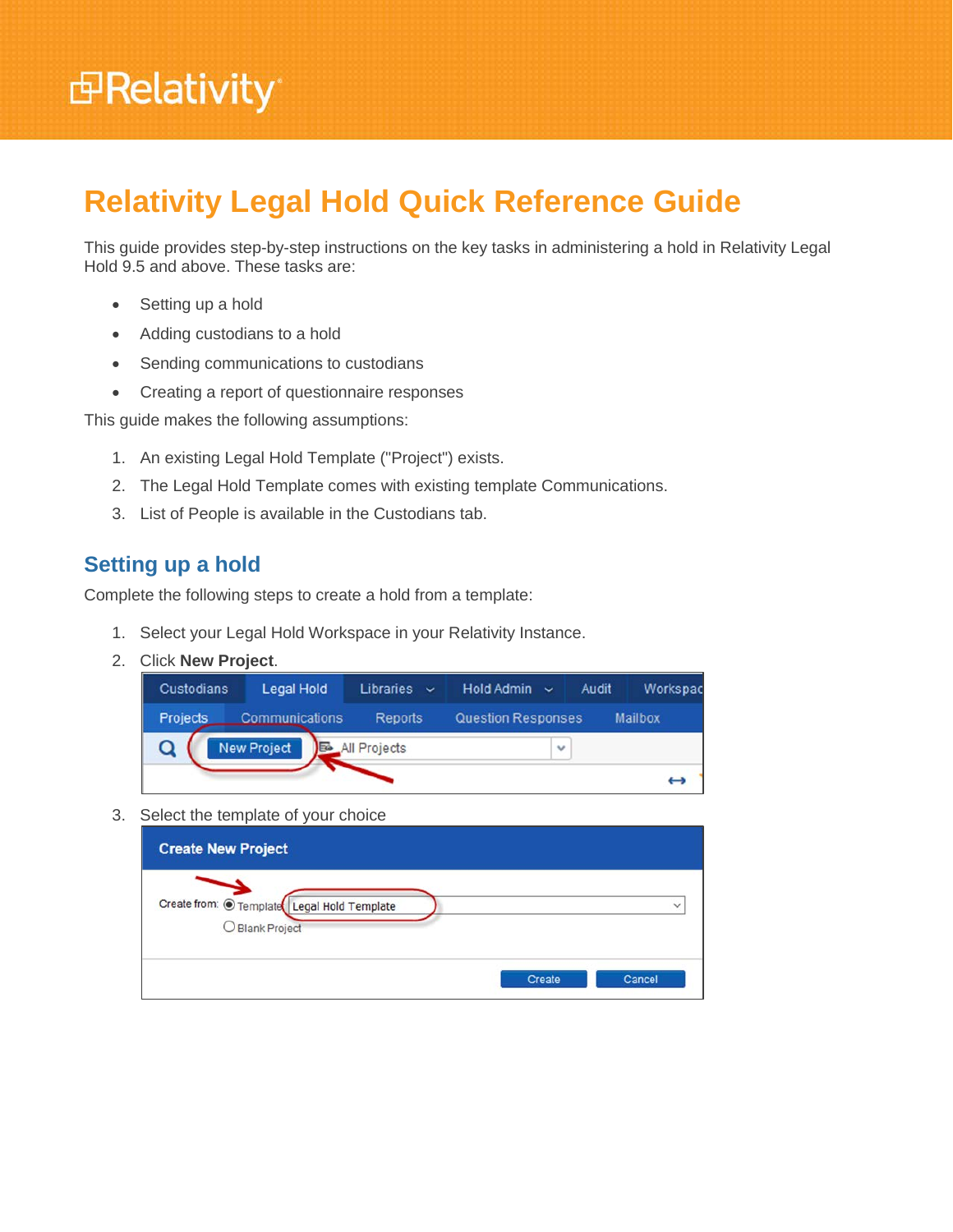4. Fill out the relevant information on the Project Details Page, and then click **Save**.

| <b>Project Details</b>            |                                          |
|-----------------------------------|------------------------------------------|
| Name:                             | IP Litigation - Vandelay Corp.           |
| Owner:                            | Simon Kramer                             |
| <b>Owner Email:</b>               | skramer@vandelay.com                     |
| Type:                             | Manage<br>Legal Hold ~                   |
| <b>Preservation Case:</b>         | Select<br>Add                            |
| <b>Subject Matter Start Date:</b> |                                          |
| <b>Subject Matter End Date:</b>   |                                          |
| <b>Description:</b>               | IP Litigation Surrounding Vandelay Corp. |
| Favorite:                         | O Yes<br>$\odot$ No                      |
| Use as Template:                  | $O$ Yes<br>$\odot$ No                    |
| <b>General Counsel:</b>           | Elane B                                  |
| <b>External Counsel:</b>          | George C                                 |
| <b>Send Release Notices for</b>   | $\bigcirc$ Yes                           |
| <b>Legacy Projects:</b>           | $\odot$ No                               |

# **Assigning custodians to a hold**

Complete the following steps to assign custodians to a hold:

- 1. Select your Legal Hold project on the Projects tab, and then click **Assign** from the Project console.
- 2. Complete the following in the modal:
	- a. Select from the list of people on the left. You can filter by various fields.
	- b. Define the roles the people will play, in this case, **Custodian**.
	- c. Click **Select** to move the custodians to the right.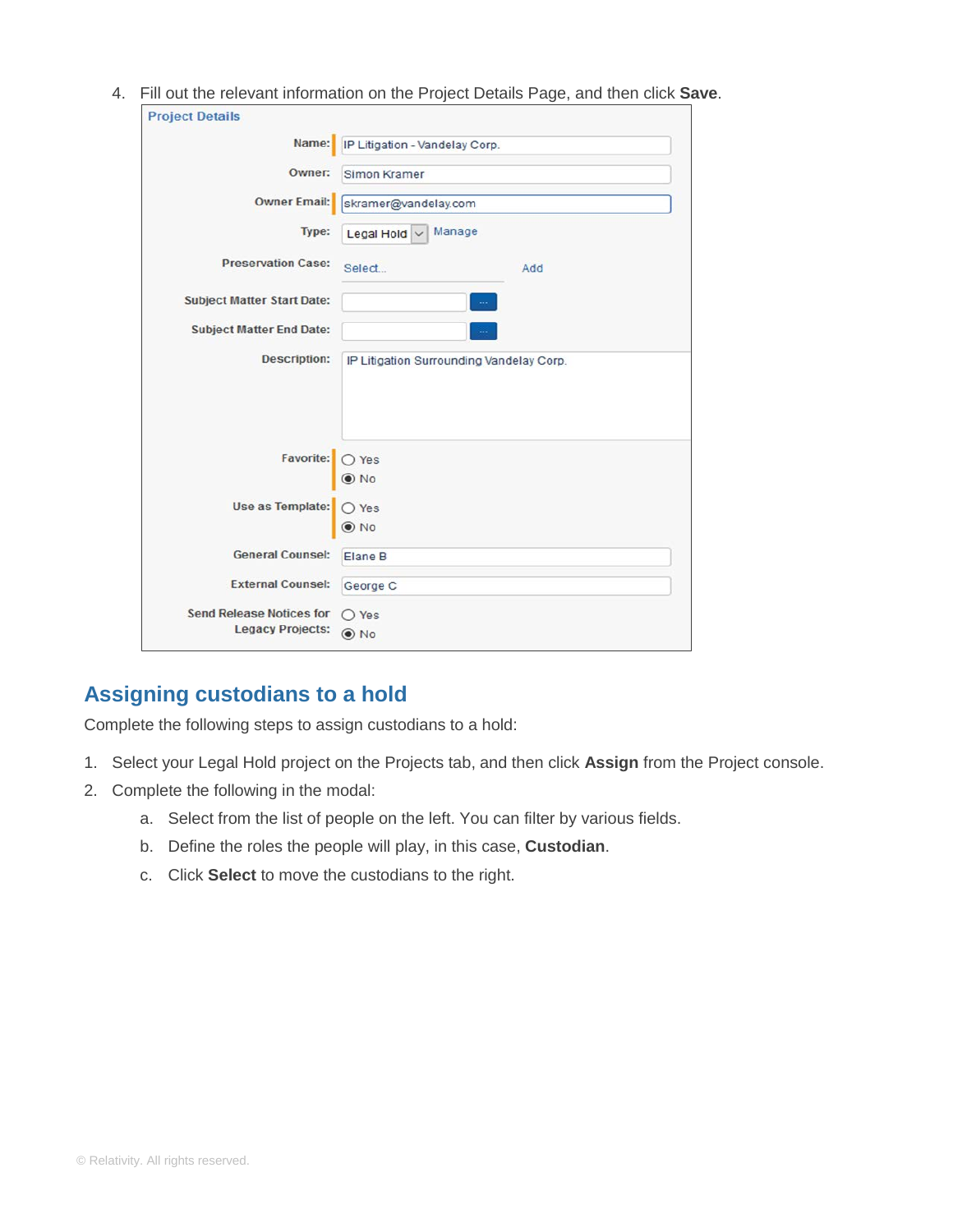| Unselected (7)        |                                               |                   | <b>OSelect From List</b> | OPaste Email Addresses | Selected (0) |                                                                                                                                                   |      |            |       |                   |                    |
|-----------------------|-----------------------------------------------|-------------------|--------------------------|------------------------|--------------|---------------------------------------------------------------------------------------------------------------------------------------------------|------|------------|-------|-------------------|--------------------|
| Full Name             | Email                                         | <b>Department</b> | Company                  | <b>Manager</b>         |              | $\Box$ Full Name                                                                                                                                  | Role |            | Email | <b>Department</b> | Company            |
| $\mathbf{A}$          |                                               |                   |                          |                        |              |                                                                                                                                                   | All  | $\backsim$ |       |                   |                    |
| Bailey, Bill          | @relativity.com                               |                   | Relativity               |                        |              |                                                                                                                                                   |      |            |       |                   |                    |
| Coyle, Eamonn X       | @Relativity.c<br>om                           |                   | kCura                    |                        |              |                                                                                                                                                   |      |            |       |                   |                    |
| Jacquez, Guillermo    | <b>Brefativit</b><br>y.com                    |                   |                          | Jacquez <sub>(</sub>   |              |                                                                                                                                                   |      |            |       |                   |                    |
| Jones, John Jo        | .@gmail.com                                   |                   |                          |                        |              |                                                                                                                                                   |      |            |       |                   |                    |
| Oliver, Daniel        | @kcura.com                                    |                   |                          |                        |              |                                                                                                                                                   |      |            |       |                   |                    |
| User1, test1          | testuser1@relativitytest.on<br>microsoft.com  |                   |                          |                        |              |                                                                                                                                                   |      |            |       |                   |                    |
| $\Box$ user10, test10 | testuser10@relativitytest.o<br>nmicrosoft.com |                   |                          |                        |              |                                                                                                                                                   |      |            |       |                   |                    |
| $\epsilon$            |                                               |                   |                          | $\rightarrow$          | $\epsilon$   |                                                                                                                                                   |      |            |       |                   | ۰,                 |
|                       |                                               |                   |                          | 25 per page $\vee$     |              | $\boxed{K} \begin{bmatrix} 1 \\ 2 \\ 3 \\ 4 \end{bmatrix} = \text{1 of } \text{1} \quad \boxed{2} \begin{bmatrix} 3 \\ 2 \\ 3 \\ 4 \end{bmatrix}$ |      |            |       |                   | XУ.<br>25 per page |

3. Once you've selected people and defined their roles, the modal looks like the following:

| Unselected (3)        |                                               |                   | <b>OSelect From List OPaste Email Addresses</b> |                          |                                             | Selected (4)       |                        |                 |                   |                              |
|-----------------------|-----------------------------------------------|-------------------|-------------------------------------------------|--------------------------|---------------------------------------------|--------------------|------------------------|-----------------|-------------------|------------------------------|
| $\Box$ Full Name      | Email                                         | <b>Department</b> | Company                                         | Manager                  |                                             | $\Box$ Full Name   | Role                   | Email           | <b>Department</b> | Company                      |
|                       |                                               |                   |                                                 |                          |                                             |                    | All                    | $\checkmark$    |                   |                              |
| Jones, John Jo        | @gmail.com<br>an an                           |                   |                                                 |                          |                                             | Bailey, Bill       | Custodian              | @relativity.com |                   | Relativity                   |
| User1, test1          | testuser1@relativitytest.on<br>microsoft.com  |                   |                                                 |                          |                                             | Coyle, Eamonn X    | Custodian              | lom             | @Relativity.c     | kCura                        |
| $\Box$ user10, test10 | testuser10@relativitytest.o<br>nmicrosoft.com |                   |                                                 |                          |                                             | Jacquez, Guillermo | Information Technology | y.com           | @relativit        |                              |
|                       |                                               |                   |                                                 |                          |                                             | Oliver, Daniel     | Silent Custodian       | @kcura.com      |                   |                              |
| $\epsilon$            |                                               |                   |                                                 | $\rightarrow$            | $\left\vert \left. \right\vert \right\vert$ |                    |                        |                 |                   | $\rightarrow$                |
|                       |                                               |                   |                                                 | w<br>25 per page         |                                             |                    |                        |                 |                   | $\mathcal{A}$<br>25 per page |
|                       |                                               | Assign Role:      | Information Tech                                | Select $(0) \rightarrow$ |                                             | + Unselect (0)     |                        |                 | Advanced: A       |                              |

At this point you can click **Assign** to assign the custodians to the hold.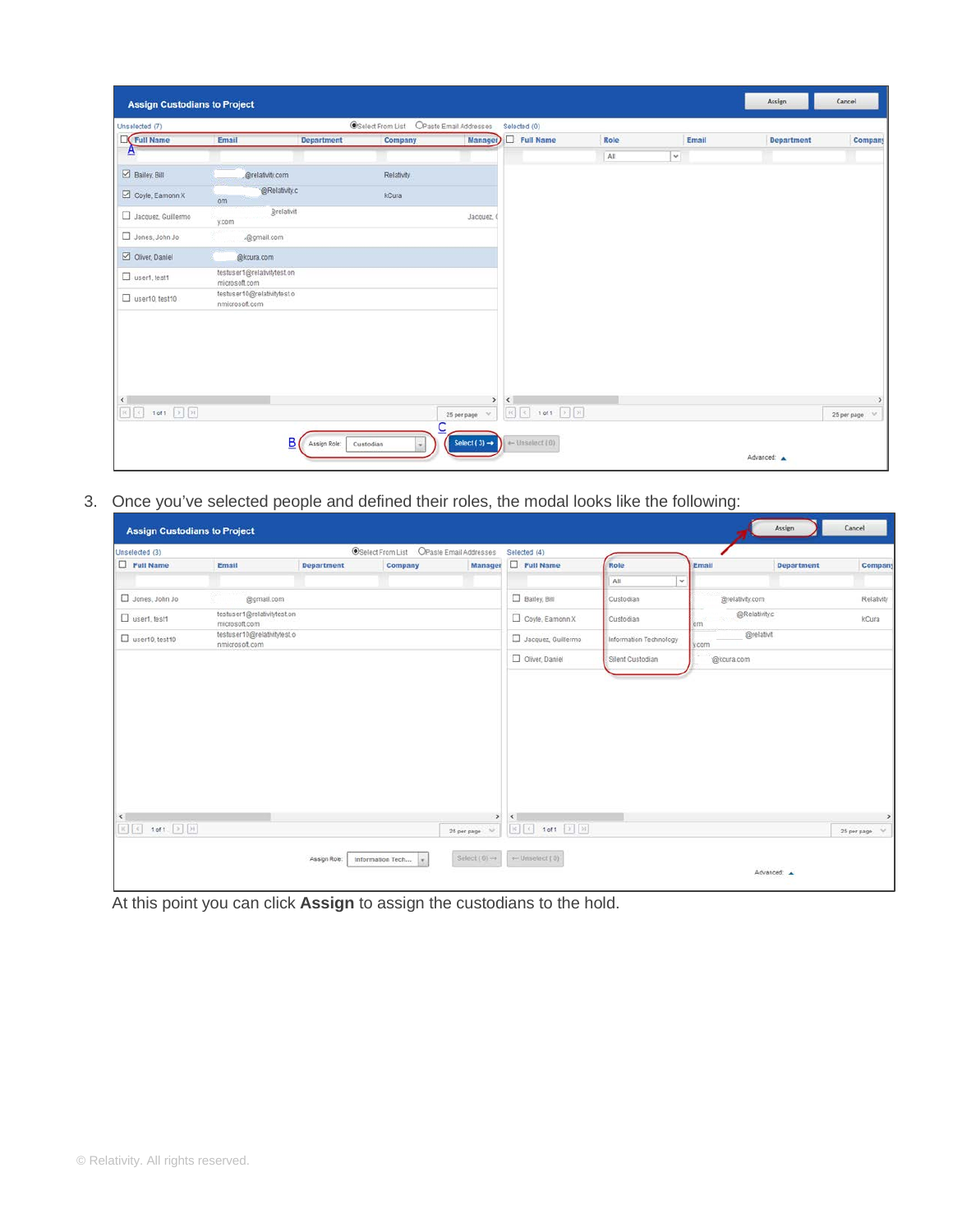4. Once you've assigned custodians, the Custodians tab appears at the bottom of the window. The names of the custodians on the hold along with their role in the project are listed.

| Communications        | <b>Custodians</b> | <b>Mailbox</b>   | <b>Preservation Hold</b>  | . .              |              | $\leftrightarrow$ KI $V$ To $\boxplus$ | Items 1             |                |
|-----------------------|-------------------|------------------|---------------------------|------------------|--------------|----------------------------------------|---------------------|----------------|
| Custodian             | Custodian::D      | Custodian::E     | Role                      | <b>Role Tags</b> | <b>Notes</b> | Access to Se                           | <b>Release Date</b> | Silently Relea |
| <b>Bailey, Bill</b>   |                   |                  | <b>@relativ</b> Custodian |                  |              |                                        |                     |                |
| Coyle, Eamonn         |                   | $\alpha$         | Custodian                 |                  |              |                                        |                     |                |
| <b>Oliver, Daniel</b> |                   | akcura.co Silent | Custodian                 |                  |              |                                        |                     |                |
| Jacquez,<br>Guillermo |                   |                  | Information<br>Technology |                  |              |                                        |                     |                |

### **Sending a communication for a hold**

Complete the following steps to send a communication for a hold:

*Note: Your project template should have a communication template included. If the template does not include a communication template, you must create a new communication. See the Relativity Documentation site for more information.* 

- 1. Click the name of your Legal Hold project to open the Project Details page.
- 2. Click **Edit** next to the appropriate Communication Notice.

| <b>Communications</b> | <b>Mailbox</b><br>Custodians           | <b>Preservation Hold</b>   |                          |                                                                                                                                                   |                                                        |
|-----------------------|----------------------------------------|----------------------------|--------------------------|---------------------------------------------------------------------------------------------------------------------------------------------------|--------------------------------------------------------|
|                       |                                        |                            |                          | $\leftrightarrow$ <b>N</b> $\overline{V}$ <b>To <math>\overline{E}</math></b>   Items 1 - 2 (of 2) $\overline{K}$ $\overline{C}$   $\overline{C}$ |                                                        |
|                       | Name                                   | <b>Communication Type</b>  | <b>Response Due Date</b> | <b>Acknowledgement Required</b>                                                                                                                   | Questionnaire                                          |
| $(AII)$ $\vee$        | (All)                                  | $\checkmark$<br>(AII)      | (AII)                    | (AII)<br>$\checkmark$                                                                                                                             |                                                        |
| Edit                  | <b>Email Acknowledgement Template</b>  | Email Acknowledgement      |                          | Yes                                                                                                                                               |                                                        |
| ⊓<br>Edit             | <b>New Hold Notice - Vandelay Corp</b> | <b>General Hold Notice</b> |                          | Yes                                                                                                                                               | <b>Legal Hold</b><br>Questionnaire -<br>Vandelay Corp. |

- 3. Make the necessary changes to the existing template communication, including (but not limited to) the following fields, and then click **Save**.
	- a. Name
	- b. Response Due Date
	- c. Email || Subject
	- d. Email || Body
	- e. Portal Content || Acknowledgment Required
	- f. Portal Content || Attachments
	- g. Portal Content || Questionnaire
	- h. Portal Content || Portal Detail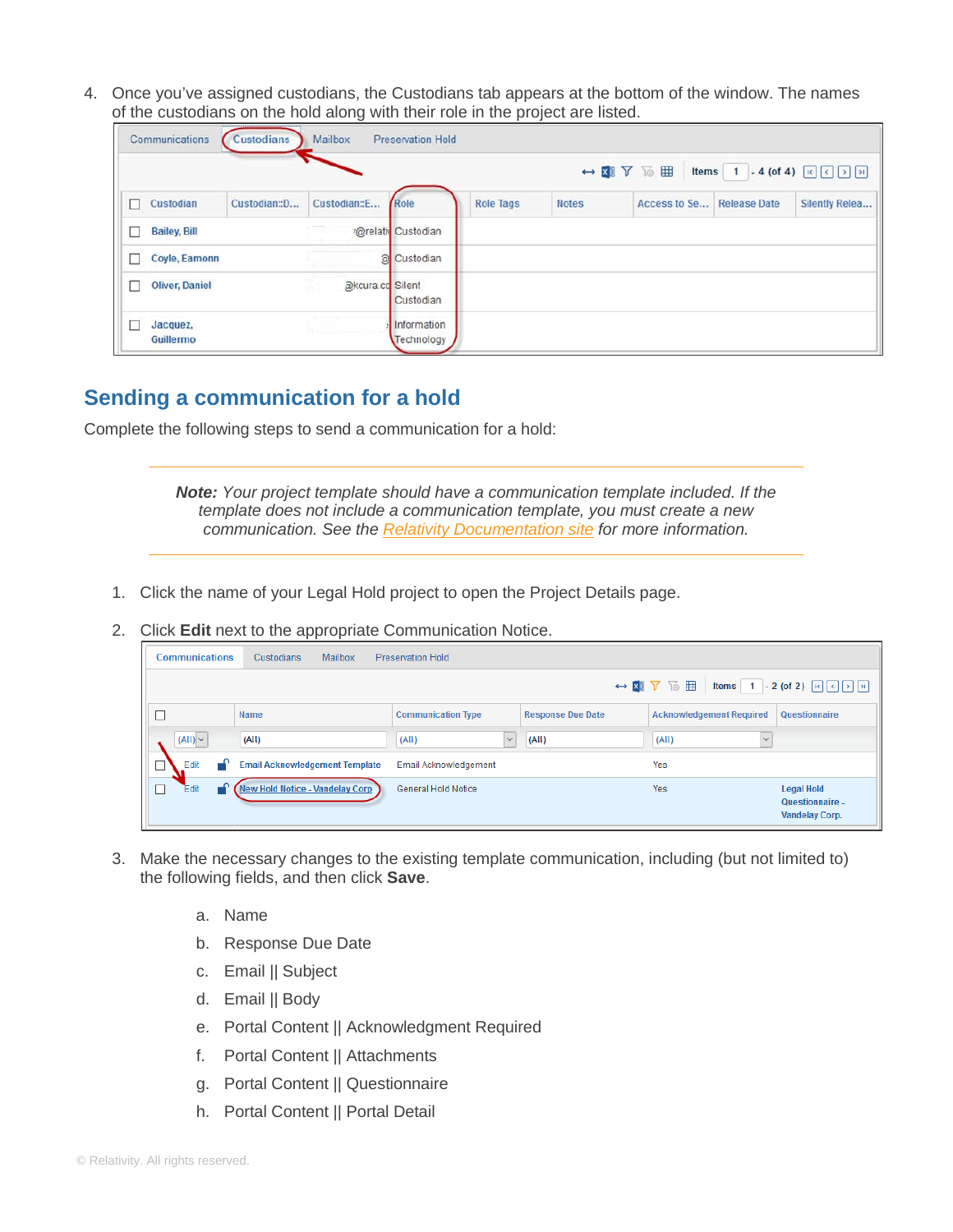- i. Reminder and Escalation
- 4. Optionally, you can select the following from the console and make any necessary edits:
	- a. Send a Preview Email
	- b. Preview the content of the Portal (as would be seen by the custodians)



- 5. Once the review from the previous step is complete, you can choose to send the communication by selecting one of the following:
	- Selecting from All Custodians
	- Selecting from Unsent Custodians
- 4. Complete the following in the modal:
	- a. Select the custodians from the list of people on the left. You can filter by various fields.
	- b. Click **Send** to send the communication to those custodians.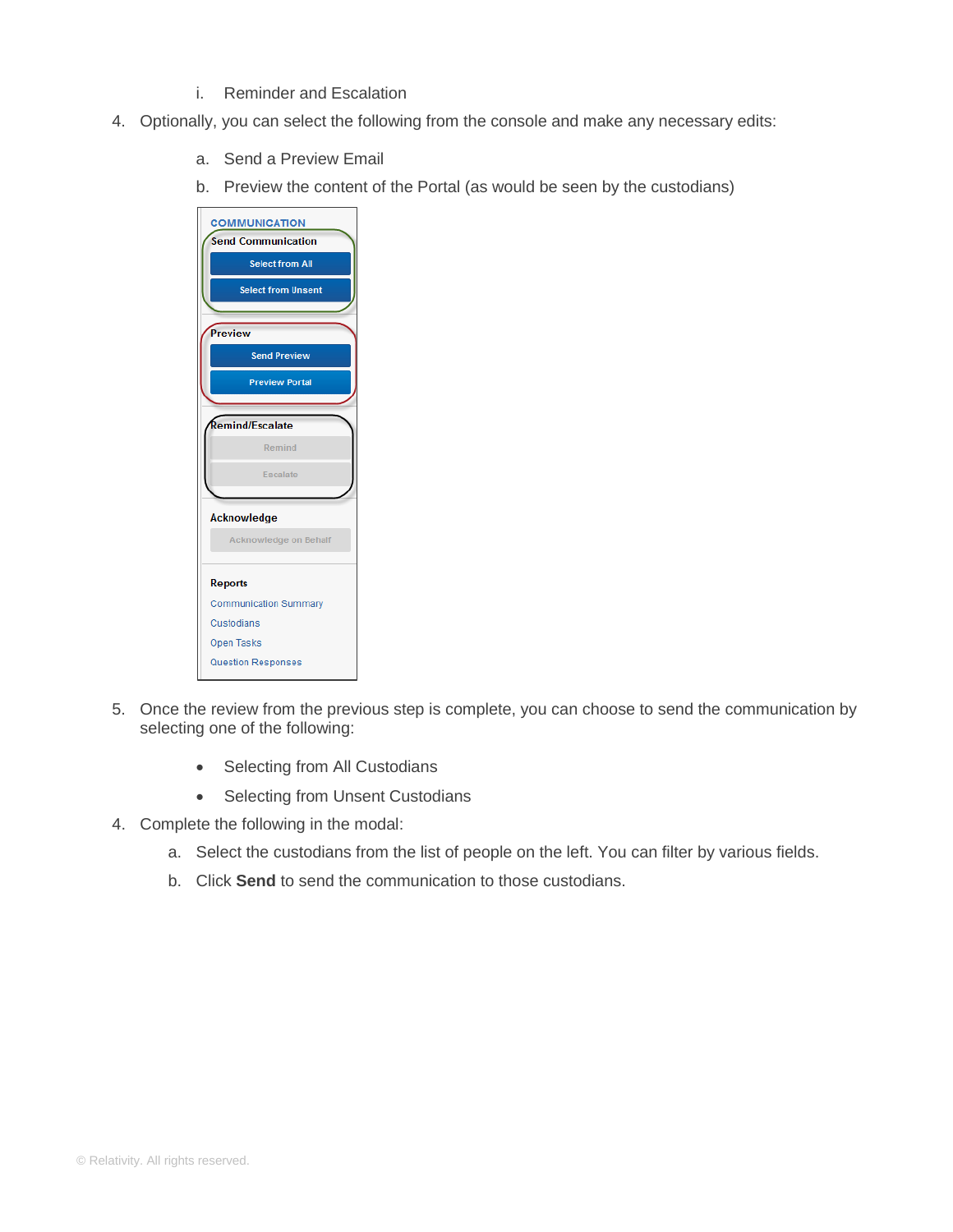| Unselected (4)     |                        |                  |                            |                    | Selected (0)     |      |        |                  |       |                    |
|--------------------|------------------------|------------------|----------------------------|--------------------|------------------|------|--------|------------------|-------|--------------------|
| $\Box$ Full Name   | Role                   | <b>Role Tags</b> | Email                      | <b>Hold Status</b> | $\Box$ Full Name | Role |        | <b>Role Tags</b> | Email | <b>Hold Status</b> |
|                    | All                    | $\check{~}$      |                            |                    |                  | All  | $\sim$ |                  |       |                    |
| Bailey, Bill       | Custodian              |                  | @relativity.com            | Active             |                  |      |        |                  |       |                    |
| Coyle, Eamonn X    | Custodian              |                  | @Relativity.c Active<br>om |                    |                  |      |        |                  |       |                    |
| Jacquez, Guillermo | Information Technology |                  | :@relativit<br>y.com       | Active             |                  |      |        |                  |       |                    |
| Oliver, Daniel     | Silent Custodian       |                  | @kcura.com                 | Active             |                  |      |        |                  |       |                    |
|                    |                        |                  |                            |                    |                  |      |        |                  |       |                    |
| $\epsilon$         |                        |                  |                            |                    | > 1              |      |        |                  |       |                    |

#### **Communications best practices**

Here are some recommended best practices and options with your communications:

- Think about setting up Communications based on roles of the custodians. For example, set up a different communication for C-Level vs. Mid-management vs. Employees, etc. Some of the advantages of such a setup are:
	- o Distinct language for each tier of user.
	- o Different reminder and escalation schedules/frequencies.
	- o Different language for portal content.
- Take advantage of setting up communications that can be acknowledged via emails vs. the portal. You can also choose to layer this with the different tiers of custodians.
- Set up language for Reminders and Escalations (if needed) and configure them so the system will automatically send it out.
- Reminders and Escalations performed using the console buttons do not count to your Reminders and Escalations setup with your communications, so you can take advantage of them if necessary.

#### **Reporting on questionnaire responses**

Complete the following steps to create a report of questionnaire responses:

- 1. Navigate to the **Questions Responses** tab (under the Legal Hold parent tab).
- 2. By default, you land on the All Submitted Responses view, which provides all of the results of the responses submitted by custodians to all of your questionnaires across all holds in that workspace.

| Custodians |                                    |                                                                               |  | Legal Hold Libraries $\sim$ Administration $\sim$ Hold Admin $\sim$ Audit Indexing & Analytics $\sim$ |  |
|------------|------------------------------------|-------------------------------------------------------------------------------|--|-------------------------------------------------------------------------------------------------------|--|
|            |                                    | Projects Communications Reports (Question Responses) Mailbox Custodian Status |  |                                                                                                       |  |
|            | Q <b>B</b> All Submitted Responses |                                                                               |  |                                                                                                       |  |